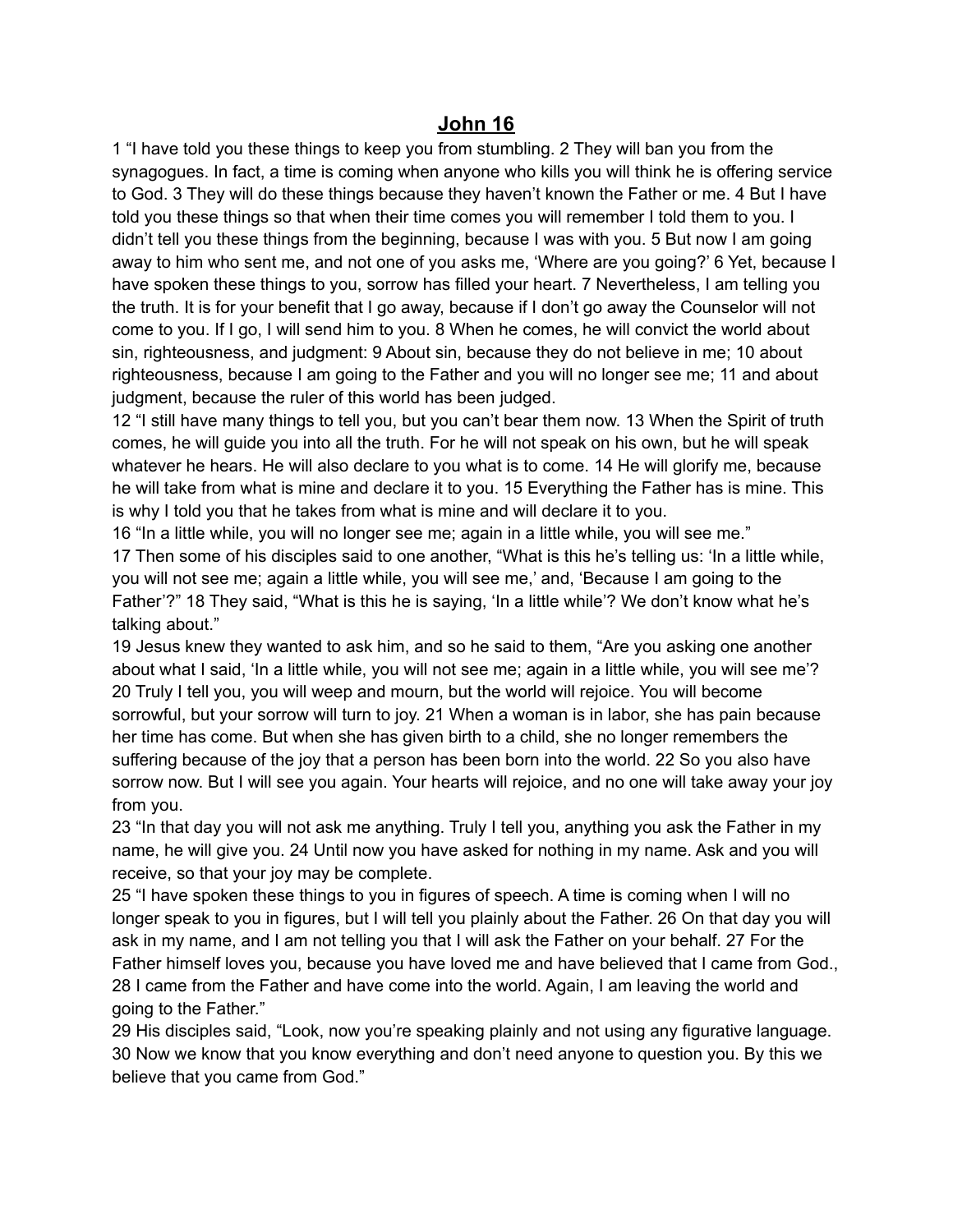31 Jesus responded to them, "Do you now believe? 32 Indeed, an hour is coming, and has come, when each of you will be scattered to his own home, and you will leave me alone. Yet I am not alone, because the Father is with me. 33 I have told you these things so that in me you may have peace. You will have suffering in this world. Be courageous! I have conquered the world."

## **What is the theme of John 16?**

- How have Jesus' words from John 16 proven true throughout history?
- What do we see about Jesus and the Holy Spirit in these verses?
- How do you turn to Jesus when you need peace?

## **Psalm 118:1-14**

1 Give thanks to the LORD, for he is good; his faithful love endures forever. 2 Let Israel say, "His faithful love endures forever." 3 Let the house of Aaron say, "His faithful love endures forever." 4 Let those who fear the LORD say, "His faithful love endures forever." 5 I called to the LORD in distress; the LORD answered me and put me in a spacious place., 6 The LORD is for me; I will not be afraid. What can a mere mortal do to me? 7 The LORD is my helper; therefore, I will look in triumph on those who hate me. 8 It is better to take refuge in the LORD than to trust in humanity. 9 It is better to take refuge in the LORD than to trust in nobles. 10 All the nations surrounded me; in the name of the LORD I destroyed them. 11 They surrounded me, yes, they surrounded me; in the name of the LORD I destroyed them. 12 They surrounded me like bees; they were extinguished like a fire among thorns; in the name of the LORD I destroyed them. 13 They pushed me hard to make me fall, but the LORD helped me. 14 The LORD is my strength and my song; he has become my salvation.

## **What themes do you see in Psalm 118?**